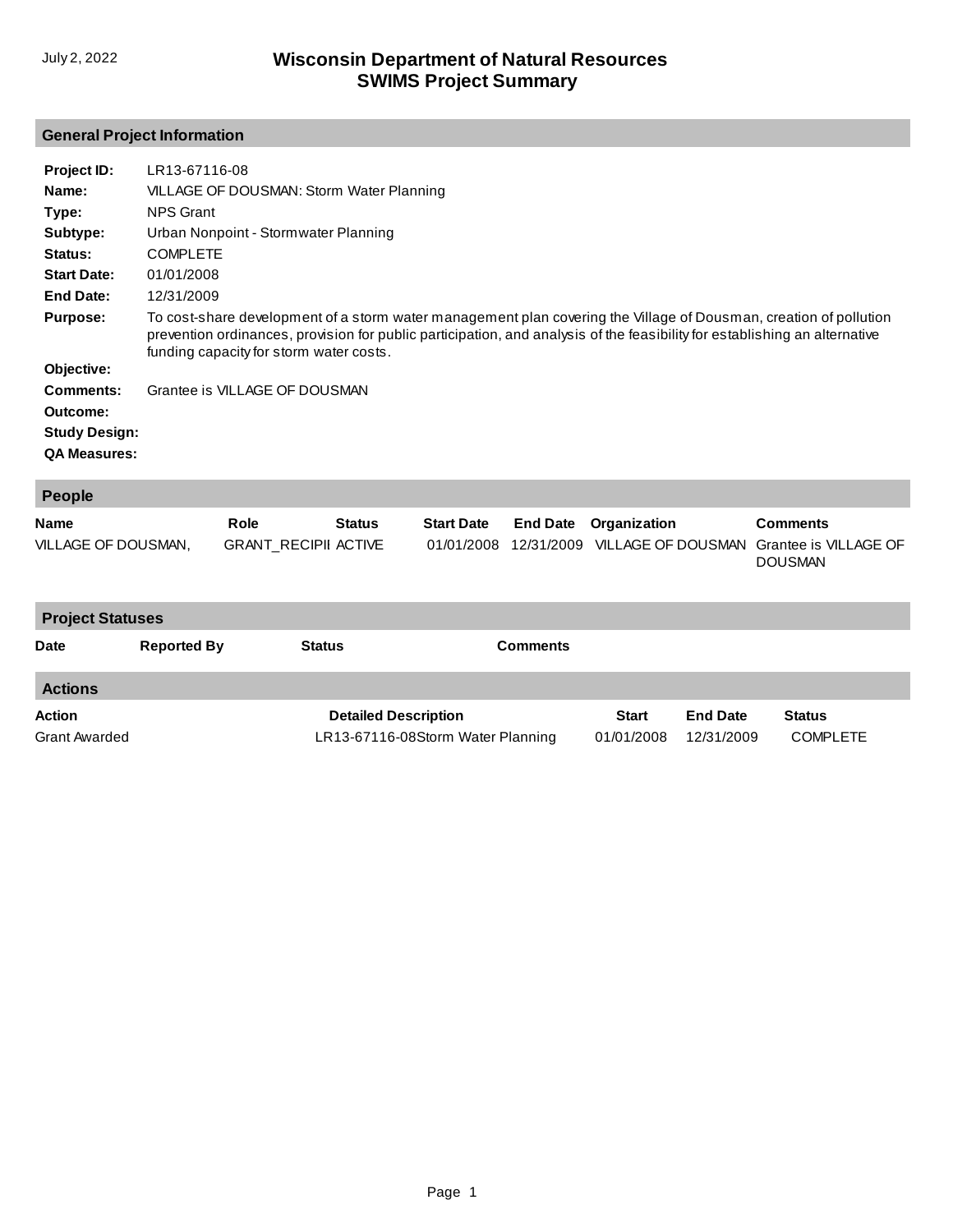## **SWIMS Project Summary** July 2, 2022 **Wisconsin Department of Natural Resources**

| <b>Action</b>                                                              |                                                                              | <b>Detailed Description</b> |              | <b>Start</b><br><b>End Date</b> |                                                   | <b>Status</b>       |                                   |
|----------------------------------------------------------------------------|------------------------------------------------------------------------------|-----------------------------|--------------|---------------------------------|---------------------------------------------------|---------------------|-----------------------------------|
| Runoff Grant - Urban Nonpoint Source &<br>Stormwater Management - Planning |                                                                              | Village Wide                |              | 01/01/2008                      |                                                   | 12/31/2009          | <b>COMPLETE</b>                   |
| Details:<br><b>Parameter</b>                                               |                                                                              | <b>Value/Amount</b>         | <b>Units</b> |                                 |                                                   | <b>Comments</b>     |                                   |
|                                                                            | Acres Covered: Exisiting<br>developed urban areas                            | 584                         |              |                                 | Acres                                             |                     |                                   |
|                                                                            | Acres Covered: New<br>development                                            | 1025                        |              |                                 | Acres                                             |                     |                                   |
|                                                                            | Acres Covered: Total acres                                                   | 1609                        |              |                                 | Acres                                             |                     |                                   |
|                                                                            | Products Developed:<br>Construction of erosion<br>ordinances                 | yes                         |              |                                 | Ordinance                                         |                     | Ch17.30 SW Mgmt & Erosion Control |
|                                                                            | Products Developed:<br>Financing methods: identified<br>and evaluated        | yes                         |              |                                 |                                                   | Ch8 of SWMP         |                                   |
|                                                                            | Products Developed: I&E<br>implementation activies                           | yes                         |              |                                 | <b>SWMP</b>                                       |                     |                                   |
|                                                                            | Products Developed: Other                                                    | yes                         |              |                                 | inspection                                        |                     | developer checklists, initial BMP |
|                                                                            | Products Developed: Post-<br>construction stormwater<br>ordinances           | yes                         |              |                                 | Ordinance                                         |                     | Ch17.30 SW Mgmt & Erosion Control |
|                                                                            | Products Developed:<br>Stormwater Plan                                       | yes                         |              |                                 |                                                   | Dousman SWMP        |                                   |
|                                                                            | Stormwater Goals Addressed: yes<br>Control of fueling &<br>maintenance areas |                             |              |                                 |                                                   | WPDES permit        | Compliance road map for Village's |
|                                                                            | Stormwater Goals Addressed: yes<br>Control peak flow                         |                             |              |                                 |                                                   | WPDES permit        | Compliance road map for Village's |
|                                                                            | Stormwater Goals Addressed: yes<br>Maintain infiltration                     |                             |              |                                 |                                                   | <b>WPDES</b> permit | Compliance road map for Village's |
|                                                                            | Stormwater Goals Addressed: yes<br>Protective areas                          |                             |              |                                 |                                                   | WPDES permit        | Compliance road map for Village's |
|                                                                            | Stormwater Goals Addressed: yes<br><b>Reduce TSS</b>                         |                             |              |                                 |                                                   | <b>WPDES</b> permit | Compliance road map for Village's |
| Stormwater Goals Addressed: yes<br>Remove illicit discharges               |                                                                              |                             |              |                                 | Compliance road map for Village's<br>WPDES permit |                     |                                   |
| <b>Monitoring Stations</b>                                                 |                                                                              |                             |              |                                 |                                                   |                     |                                   |
| <b>Station ID</b>                                                          | Name                                                                         |                             |              | <b>Comments</b>                 |                                                   |                     |                                   |
| <b>Assessment Units</b>                                                    |                                                                              |                             |              |                                 |                                                   |                     |                                   |
| <b>WBIC</b>                                                                | <b>Local Name</b><br><b>Segment</b>                                          |                             |              | <b>Official Name</b>            |                                                   |                     |                                   |
| <b>Lab Account Codes</b>                                                   |                                                                              |                             |              |                                 |                                                   |                     |                                   |
| <b>Account Code</b>                                                        | <b>Description</b>                                                           |                             |              |                                 | <b>Start Date</b>                                 |                     | <b>End Date</b>                   |
| <b>Forms</b>                                                               |                                                                              |                             |              |                                 |                                                   |                     |                                   |
| <b>Form Code</b>                                                           | <b>Form Name</b>                                                             |                             |              |                                 |                                                   |                     |                                   |
| <b>Methods</b>                                                             |                                                                              |                             |              |                                 |                                                   |                     |                                   |
| <b>Method Code</b>                                                         | <b>Description</b>                                                           |                             |              |                                 |                                                   |                     |                                   |